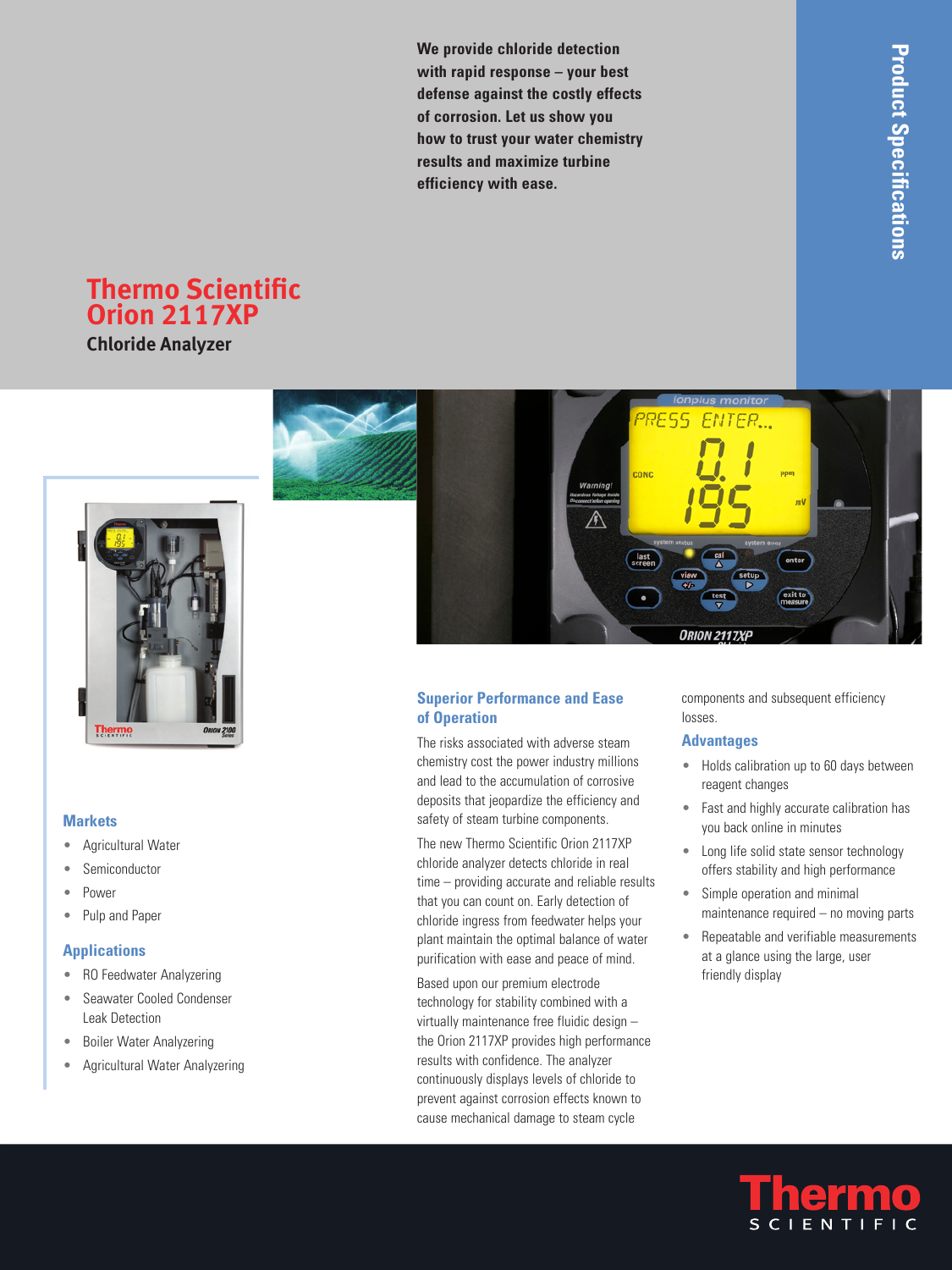#### **Benefits**

- Detection limit of 0.1 ppm the Orion 2117XP offers continuous chloride analyzering in a wide variety of samples •
- Protect against early breakthrough with sensitive, selective, reliable and verifiable measurements that provide early detection of chloride in RO and boiler systems •
- Extremely easy to use while maximizing uptime simple step-by-step scrolling instruction for setup, calibration, operation and diagnostics menus •
- Measurements at a glance from any distance for even the lowest light conditions using the large operator friendly backlit display  $\bullet$
- Fastest and most stable measurements, limiting unnecessary calibration cycles due to drift with superior Orion chloride electrode technology
- Minimize operator time and maintenance without use of complicated moving parts or pumps that often require frequent attention and expensive spare part expenditures •

#### **Dimensions**

Thermo Scientific Orion 2117XP installation dimensions shown without optional protective enclosure.

- Advanced user interface with detailed calibration, measurement and diagnostic logs for early diagnostic and action level notification, configurable to your facility's desired level of performance, and all password protected if preferred •
- Simple and fast calibration cycles using double known addition – quickly have your system back online with security and confidence •
- Easy installation has your plant up and running in minutes the Orion 2117XP is retrofitable to the Thermo Scientific Orion 1817HL panel mounting footprint •
- Expandable platform with grab sampler, automation and automatic validation modules
- Reagent adjusts pH for proper sample conditioning to ensure accurate and reliable measurements consistently  $\bullet$



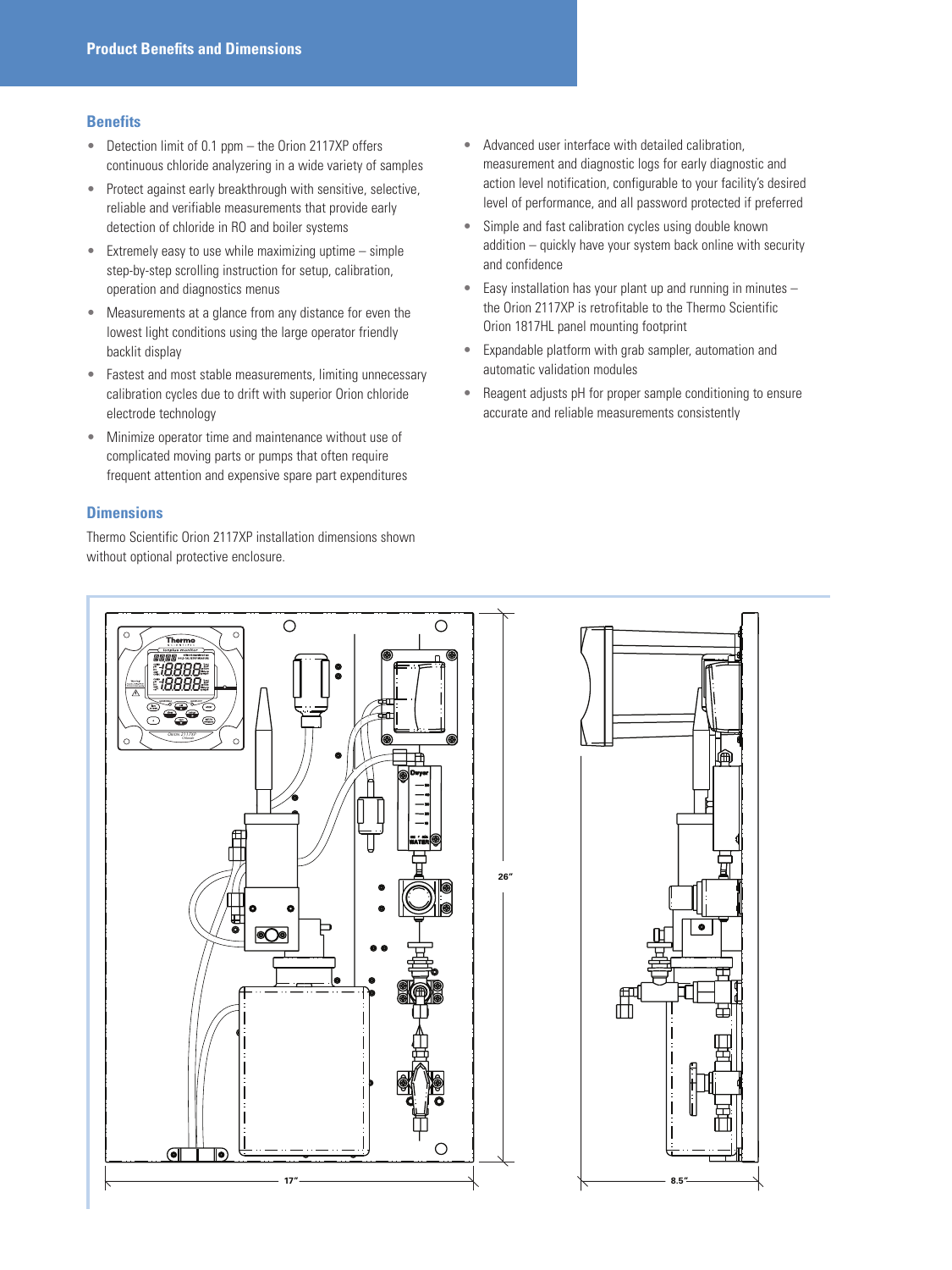

# **Thermo Scientific Orion 2117XP Chloride Analyzer**

| <b>Specific lon</b><br><b>Measurements</b> | Range: 0.1 ppm to 100 ppm                                                                         |
|--------------------------------------------|---------------------------------------------------------------------------------------------------|
|                                            | <b>Resolution: 2, 3 or 4 digits</b>                                                               |
|                                            | <b>Accuracy (with DKA cal):</b> $\pm$ 0.1 ppm or 10%,<br>whichever is greater                     |
|                                            | <b>Reagent:</b> Formic acid                                                                       |
| <b>Response Time</b>                       | Reach 95% of final reading within 2 minutes of<br>injecting a standard solution                   |
| <b>Units Displayed</b>                     | ppb, ppm (auto ranging)                                                                           |
| mV Measurement                             | Range: $\pm$ 1999.9 mV                                                                            |
|                                            | Resolution: 0.1 mV                                                                                |
|                                            | <b>Relative accuracy:</b> $\pm$ (0.5 mV + 0.1%)                                                   |
| Temperature                                | <b>Range:</b> $-10$ to 120 °C                                                                     |
| <b>Measurement</b>                         | Resolution: 0.1 °C                                                                                |
|                                            | <b>Relative accuracy:</b> $\pm$ 0.5 °C                                                            |
|                                            | <b>Continuous temperature readings: YES</b>                                                       |
|                                            | <b>ATC</b> probe connection detection: YES                                                        |
| <b>Specific lon</b>                        | <b>DKA calibration: YFS</b>                                                                       |
| <b>Calibrations</b>                        | <b>DKA calibration points: 3 points</b>                                                           |
|                                            | <b>Offline calibration: YES</b>                                                                   |
|                                            | <b>Offline calibration points: 1 point</b>                                                        |
|                                            | <b>Pre-programmed standard values: YES</b>                                                        |
|                                            | <b>Custom programmed standard values: YES</b>                                                     |
| <b>Sample Conditions</b>                   | <b>Temperature:</b> $5$ to $35$ $^{\circ}$ C                                                      |
|                                            | <b>Total alkalinity:</b> Less than 50 ppm $CaCO3$<br>*Sulfite must not be present in the sample*  |
|                                            | Inlet pressure: 8 to 100 psig                                                                     |
|                                            | <b>Flow rate:</b> 40 mL/min nominal set by pressure<br>regulator                                  |
|                                            | <b>Sample inlet:</b> 1/4" NPTF tube fitting                                                       |
|                                            | Sample drain: 3/4" NPT male                                                                       |
|                                            | <b>Grab sampler supported: YES</b>                                                                |
| Display                                    | Custom backlit LCD with temperature,<br>concentration, mV, error codes and menu driven<br>prompts |
| Inputs                                     | <b>ATC: 2 x NTC 30K</b>                                                                           |
|                                            | Specific ion input & reference: Potentiometric                                                    |

| <b>Outputs</b>               | <b>Analog output:</b> Galvanically isolated                                                                     |
|------------------------------|-----------------------------------------------------------------------------------------------------------------|
|                              | <b>Number of analog outputs:</b> 2, one dedicated to<br>chloride, one to temperature; shared ground             |
|                              | <b>Output selections:</b> 0 - 20 mA or 4 - 20 mA                                                                |
|                              | <b>Programmable range: YES</b>                                                                                  |
|                              | <b>Log &amp; linear output options: YES, user</b><br>selectable                                                 |
|                              | <b>Alarm outputs: 3</b>                                                                                         |
|                              | Number of relay outputs: 3                                                                                      |
|                              | Maximum relay load: 250 VAC, 5 A, 30 VDC                                                                        |
|                              | Minimum value alarm: YES                                                                                        |
|                              | Maximum value alarm: YES                                                                                        |
|                              | Error alarm: YES                                                                                                |
|                              | <b>Calibration/offline alarm: YES</b>                                                                           |
|                              | <b>Programmable min &amp; max values: YES</b>                                                                   |
| <b>Physical Size</b>         | <b>Electronics: 144 x 144 x 187 mm</b>                                                                          |
|                              | <b>Entire system:</b> $65 \times 45 \times 27$ cm (26" x 17" x 11")<br>Fits on 1817HL panel mounting footprint. |
| Power                        | <b>Input: 85-132 or 170-264 VAC</b>                                                                             |
| <b>Software Features</b>     | <b>Self-test &amp; diagnostics: YES</b>                                                                         |
|                              | <b>Real time clock: YES</b>                                                                                     |
|                              | Meter serial number: YES                                                                                        |
|                              | <b>Password protection: YES</b>                                                                                 |
|                              | Programmable alarms:<br>High, low, error, calibration/offline                                                   |
|                              | <b>Reset function: YES</b>                                                                                      |
| <b>Meter Features</b>        | <b>Startup reset: YES</b>                                                                                       |
|                              | <b>Hardware calibration function: YES</b>                                                                       |
|                              | <b>Non-volatile memory: YES</b>                                                                                 |
|                              | Battery backup: YES                                                                                             |
|                              | <b>Expansion bus:</b> Serial communication & power                                                              |
| <b>Electronics</b>           | <b>Waterproof enclosure: IP66 &amp; NEMA 4X</b>                                                                 |
|                              |                                                                                                                 |
| <b>Regulatory and Safety</b> | CE. CSA. FCC Class A limits                                                                                     |
| <b>Environmental</b>         | <b>Ambient operating temperature:</b> 5 to 45 $^{\circ}$ C                                                      |
| <b>Operating Conditions</b>  | <b>Relative humidity:</b> 5 to 95% non-condensing                                                               |
|                              | <b>Storage temperature:</b> $-20$ to 60 $^{\circ}$ C                                                            |
|                              | <b>Storage humidity:</b><br>5 % to 95 %, non-condensing                                                         |
| <b>Case Material</b>         | Valox 364                                                                                                       |
| <b>Shock and Vibration</b>   | <b>Vibration, shipping/handling:</b><br>0 - 60 Hz @ 1 G Load                                                    |